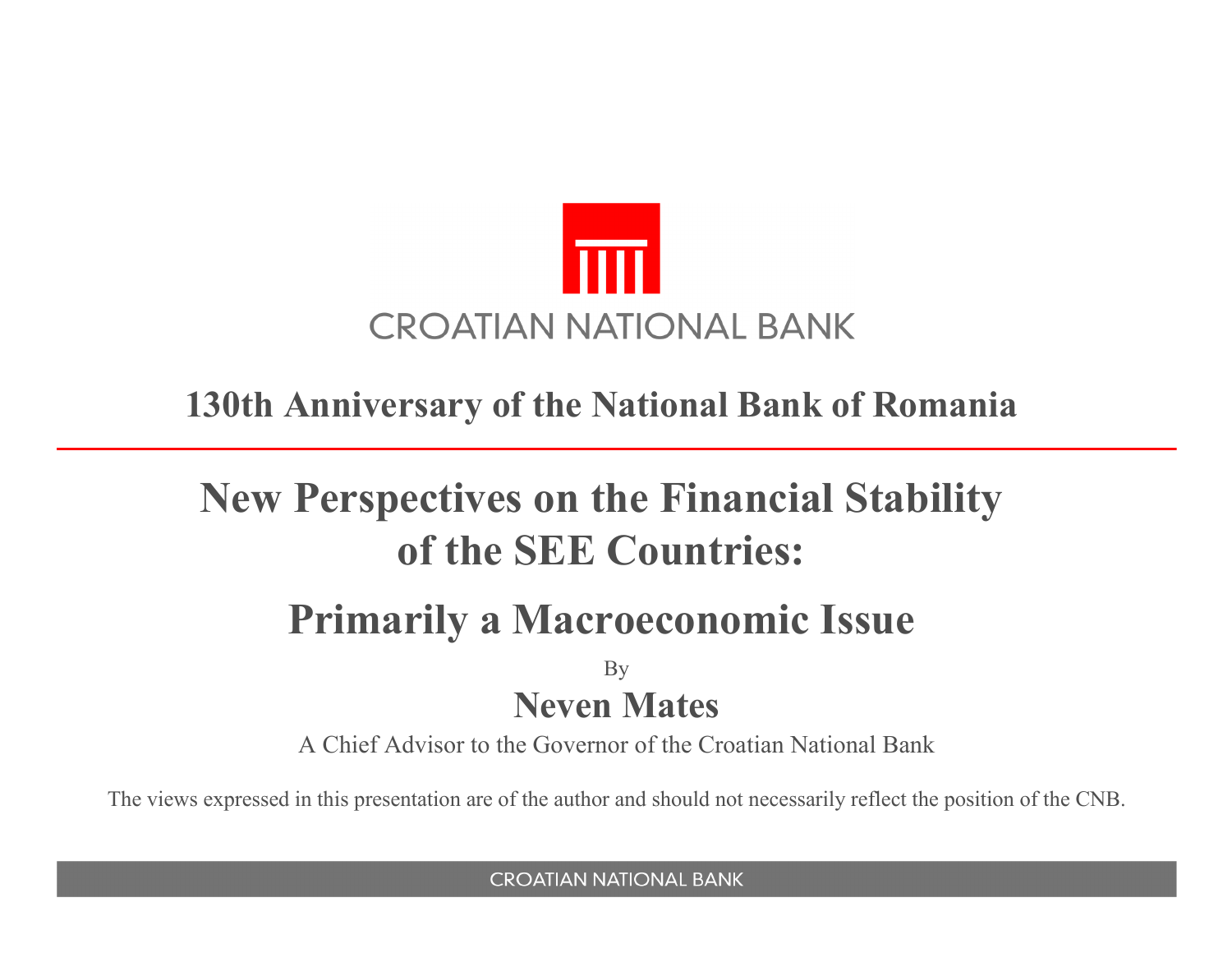$\Box$  Most of the charts in the presentation are updated versions of those appearing in the Financial Stability Report No. 5, prepared by the Croatian National Bank.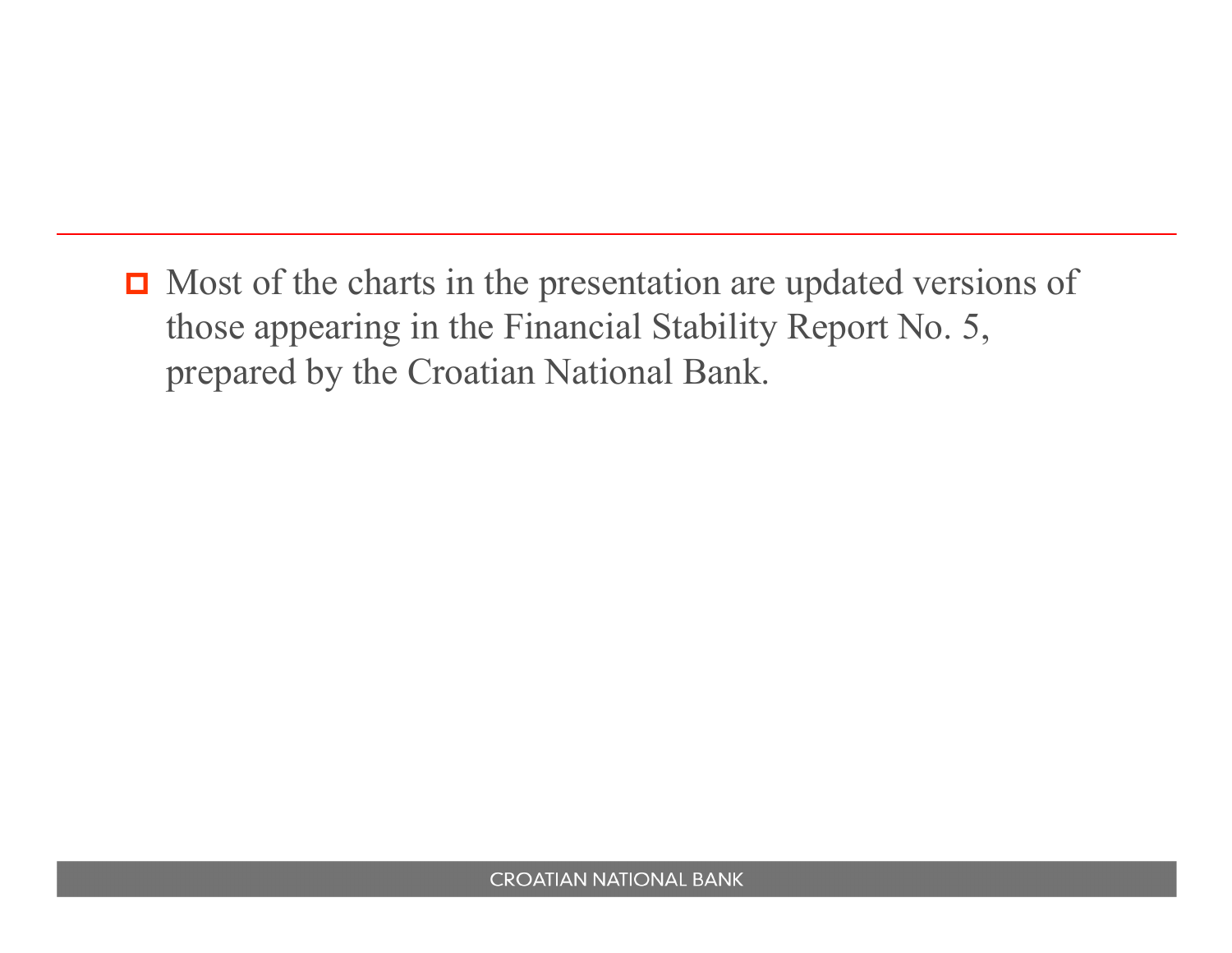# **How has the financial crisis affected the SEE countries and their financial stability?**

- Direct effects of the global financial crisis on the SEE countries
- **□** Macroeconomic channel and the repricing of risk
- $\Box$  The sovereign debt phase
- $\Box$  The bottom line: Financial stability in the SEE countries today is primarily issue of macroeconomic performance, fiscal adjustment, and global conditions. Regulatory reform is of a lesser importance, but the enforcement of adequate provisions is important to avoid surprises and facilitate recovery.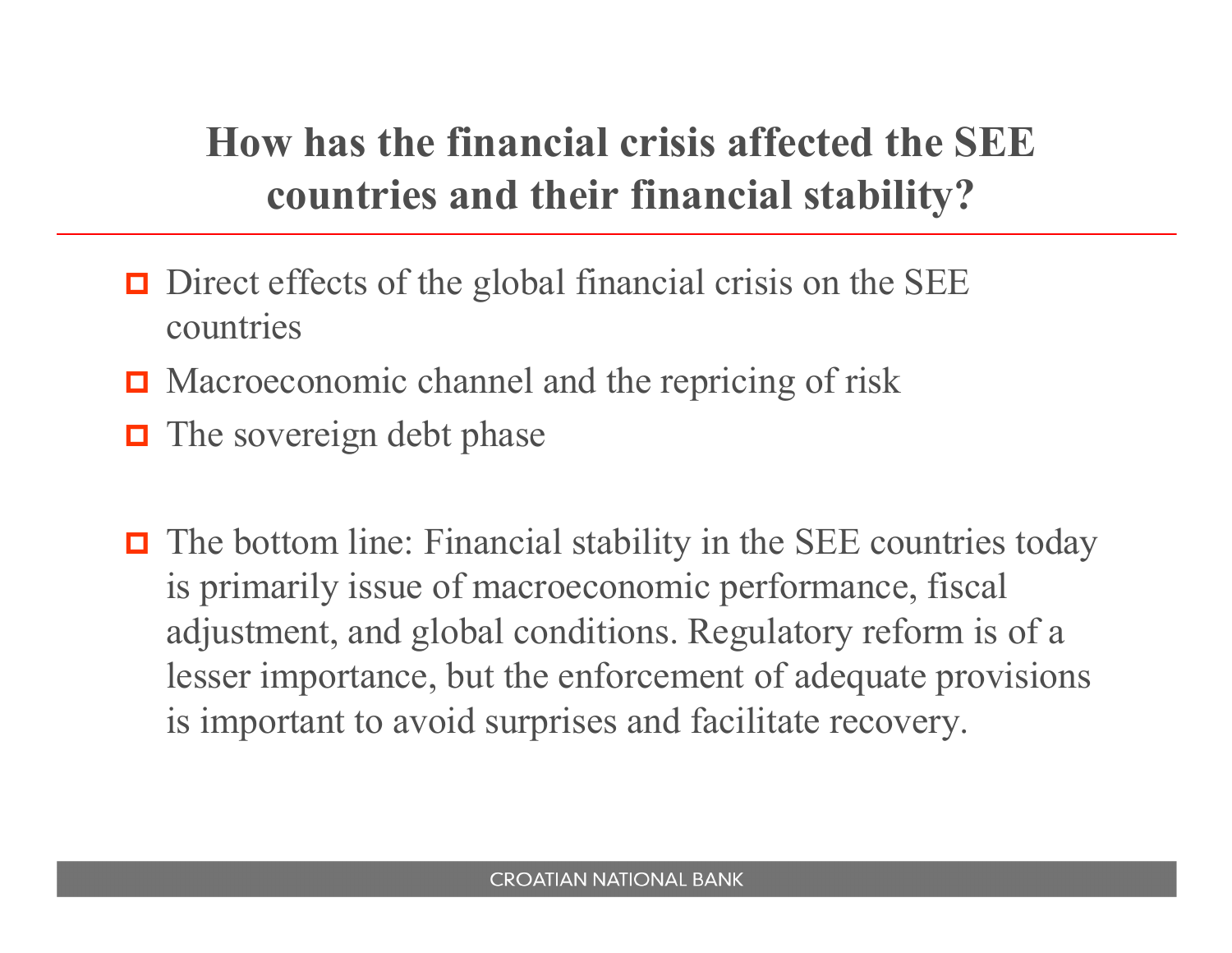# The onset of the crisis

- $\Box$  Financial sectors in the SEE countries at the onset of the crisis:
	- -High capital adequacy ratios (low leverage)
	- $\blacksquare$  No exposure to exotic instruments
	- - Substantial foreign ownership in the banking sector facilitated had improved management practices, and the quality of loan portfolio relative to previous crises.
	- At the peak of the Lehman Brothers' shock, subsidiaries suffered from the requirement of the subsidiaries and the reputational risk. But mother banks supported the subsidiaries, and the pressures disappeared.
	- The cross-boarder banking helped in avoiding big capital account reversals, although now the BIS reporting banks are gradually reducing their exposure to the CEE and SEE regions.
- $\Box$  Conclusion: Limited direct effects of the original earthquake in the financial system on the SEE countries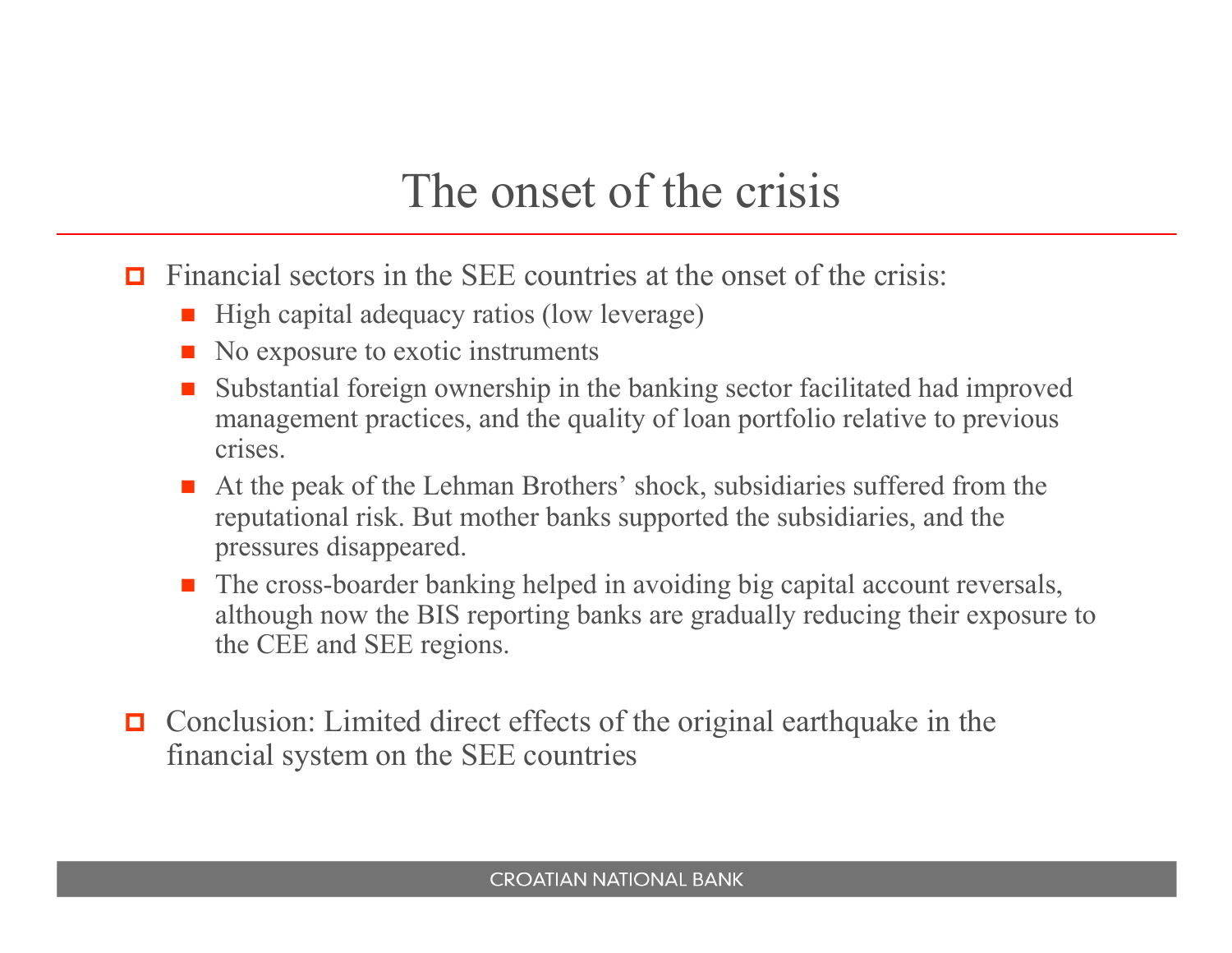# **Net flows of exposure by BIS reporting banks to CEE and SEE countries**

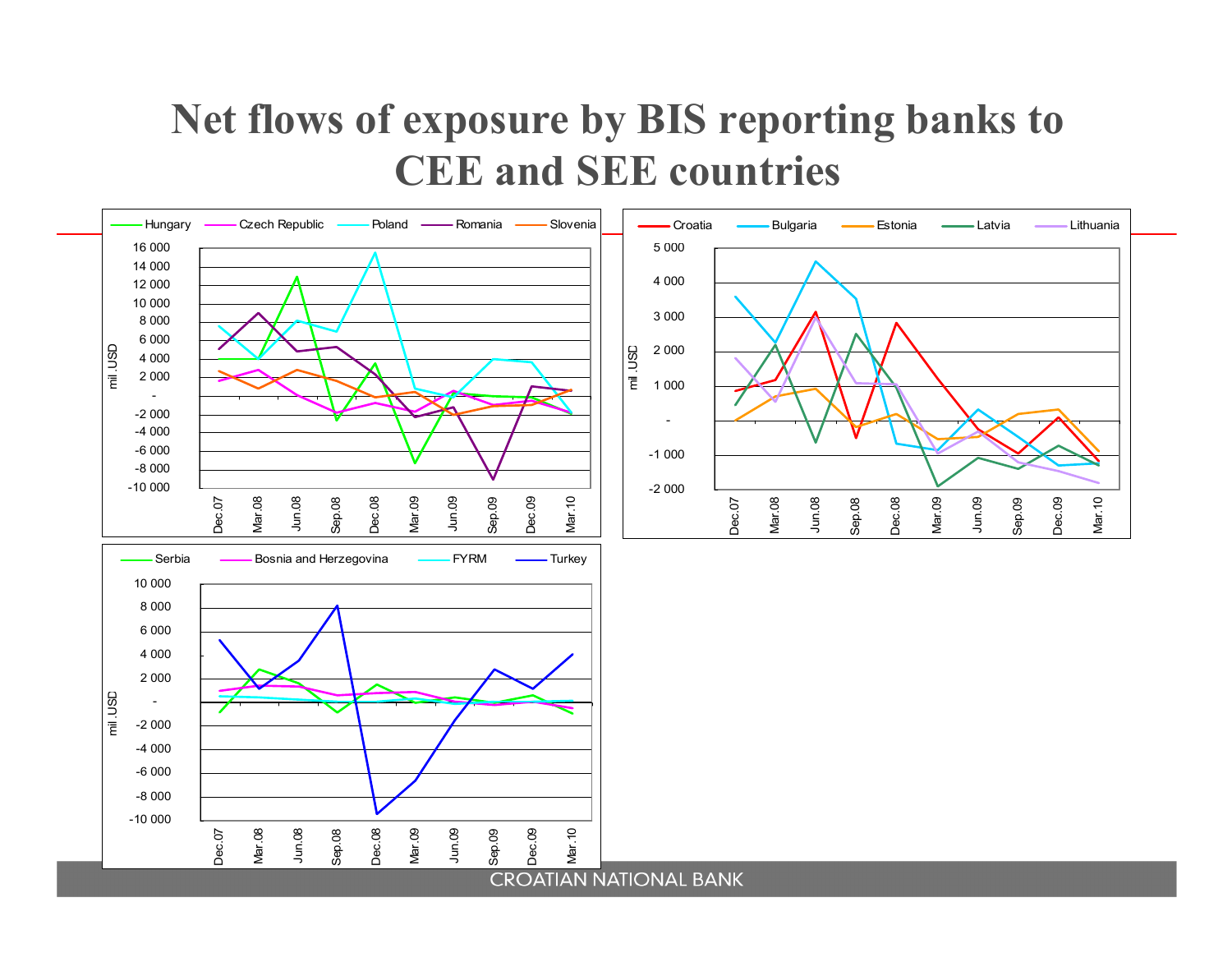# **The second phase: Trade channel**

- $\Box$ SEE and CEE region highly dependent on foreign trade: Sharp drop in exports in 2009
- $\Box$ But now recovery is in progress, although not uniform at a uniform pace.

|                       | 2009    | Q1/2010 | Q2/2010* |
|-----------------------|---------|---------|----------|
| <b>Czech Republic</b> | $-10,8$ | 13,0    | n.a.     |
| Slovakia              | $-16,5$ | 16,8    | n.a.     |
| <b>Slovenia</b>       | $-15,6$ | 4,5     | 11,4     |
| Poland                | $-9,1$  | 10,4    | 18,3     |
| <b>IEstonia</b>       | $-11,2$ | 11,3    | n.a.     |
| <b>Latvia</b>         | $-15,5$ | 4,6     | n.a.     |
| <b>Lithuania</b>      | $-14,3$ | 5,8     | 21,1     |
| <b>Hungary</b>        | $-9,1$  | 13,7    | n.a.     |
| <b>Bulgaria</b>       | $-9,8$  | 5,9     | 11,4     |
| <b>Croatia</b>        | $-16,2$ | 3,6     | n.a.     |
| Romania               | $-5,5$  | 21,6    | n.a.     |
| <b>Serbia</b>         | n.a.    | n.a.    | n.a.     |

#### **Export growth, percentage change**

Sources: Eurostat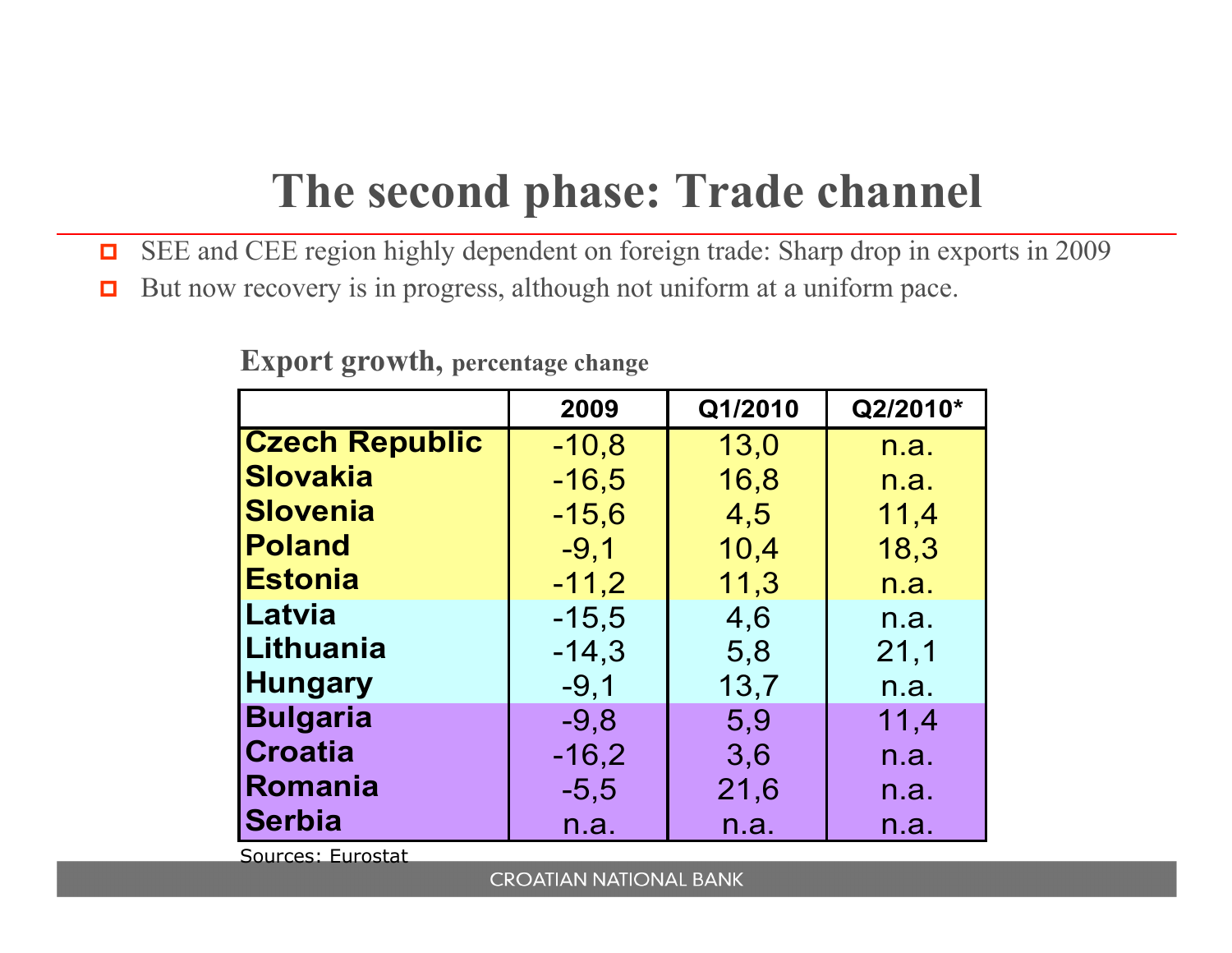# **The second phase: Repricing of risk:**

- $\Box$  The crisis prompted a repricing of country risks
- п This differentiated between individual CEE/SEE countries based on few variables:
- $\Box$  Countries least affected:
	- -Czech Republic,
	- Slovakia,
	- Slovenia,
	- -Estonia
	- **EXECUTE:** Somewhat more Poland.
- Conditions for the benevolent treatment by markets:<br> $\blacksquare$ 
	- Public debt below 30% of GDP
	- -Budget deficit at the onset of the crisis (2007) smaller than 2% of GDP
	- -Current account deficit at the onset of the crisis of less than 6%.
- $\Box$  One strike – out. Exception: Estonia, where markets tolerated the current account deficit. But Estonia's public debt was less than 4% of GDP, while the budget was in substantial surplus.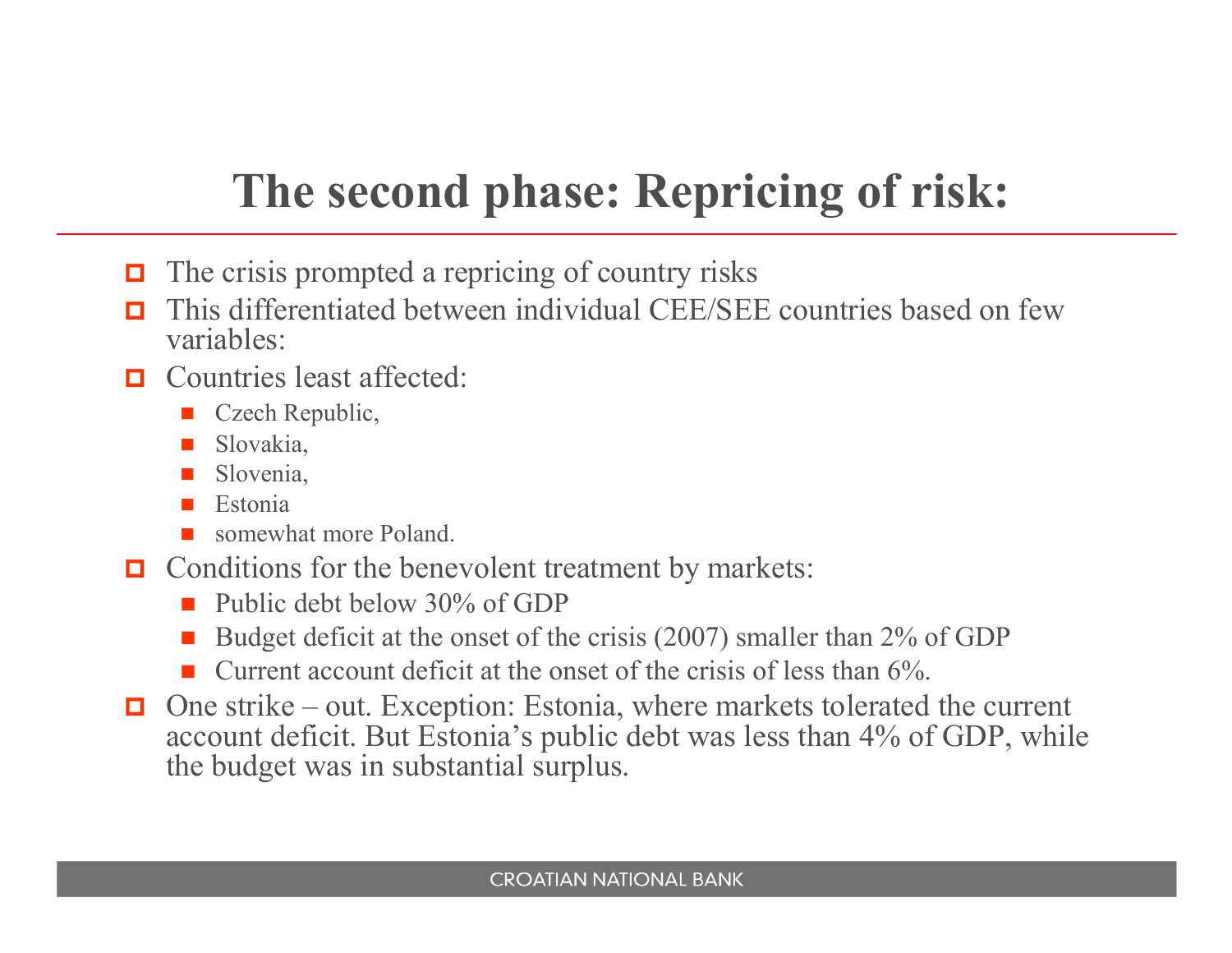# **The third phase of the global crisis**

- $\Box$  As Greece lost access to private capital markets, the focus of crisis moved to the sovereign debt market. Markets also realized the astonishing size of prospective deterioration in public debt position of advanced economies.
- $\Box$  This has led to a renew surge in the spreads for the SEE and some CEE countries starting from May 2010.
- $\Box$  This is also the case for cross-border banks operating in the region, which affects region's financing costs.
- $\Box$ It has also increased focus on fiscal imbalances in these countries.
- $\Box$  Despite all the measures taken by the EU and the ECB, markets remain worried and the spreads are still at an elevated level.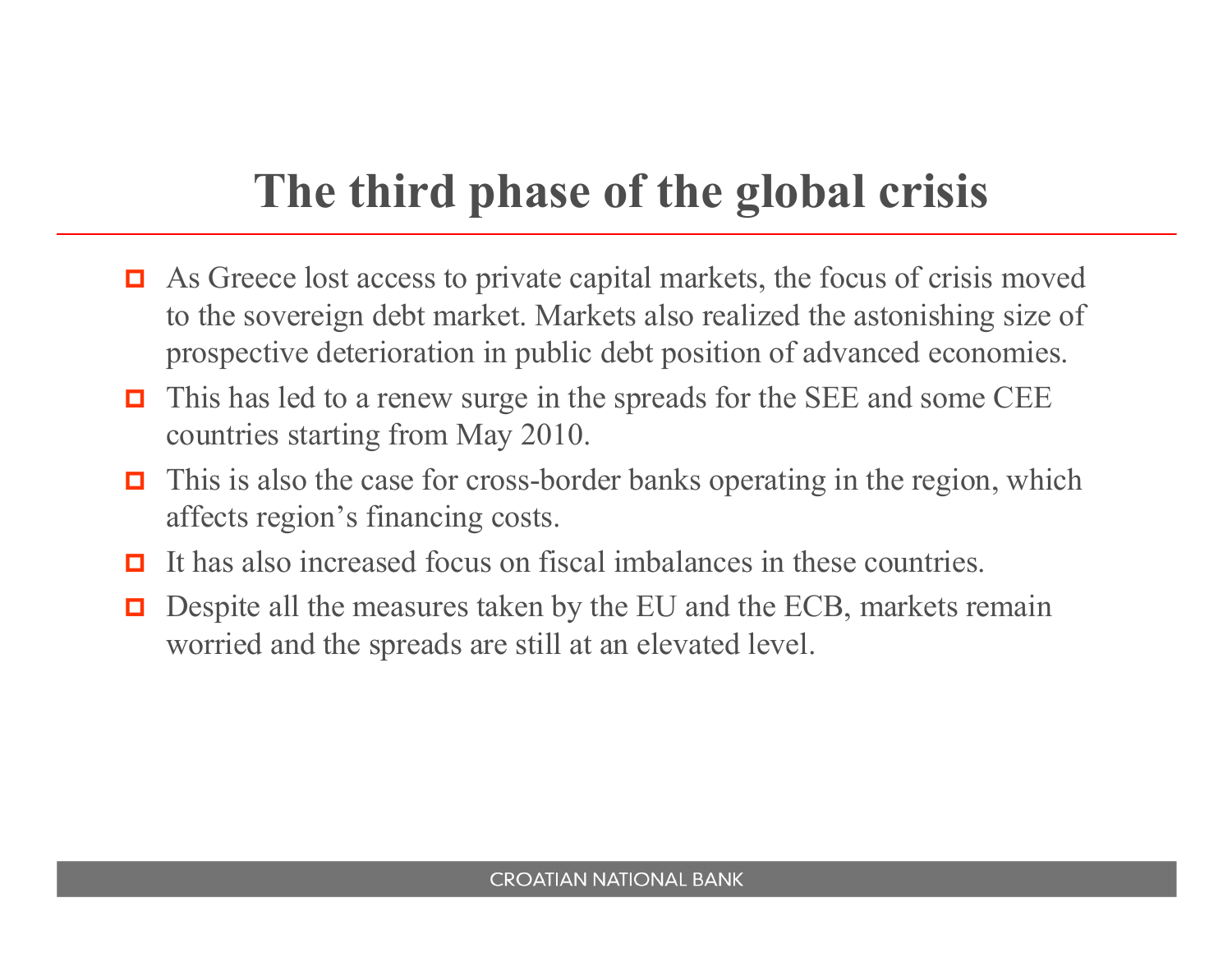#### **Repricing of risk – The third phase** MD1

CDS spreads for 5-year bonds of selected countries

Spreads of similar euro-denominated bonds of selected countries compared with the benchmarks German bond DBR 3.5 07/04/19



Countries with CDS spread levels between 350 and 600 b.p. – Bulgaria, Croatia, Hungary, Serbia and Romania.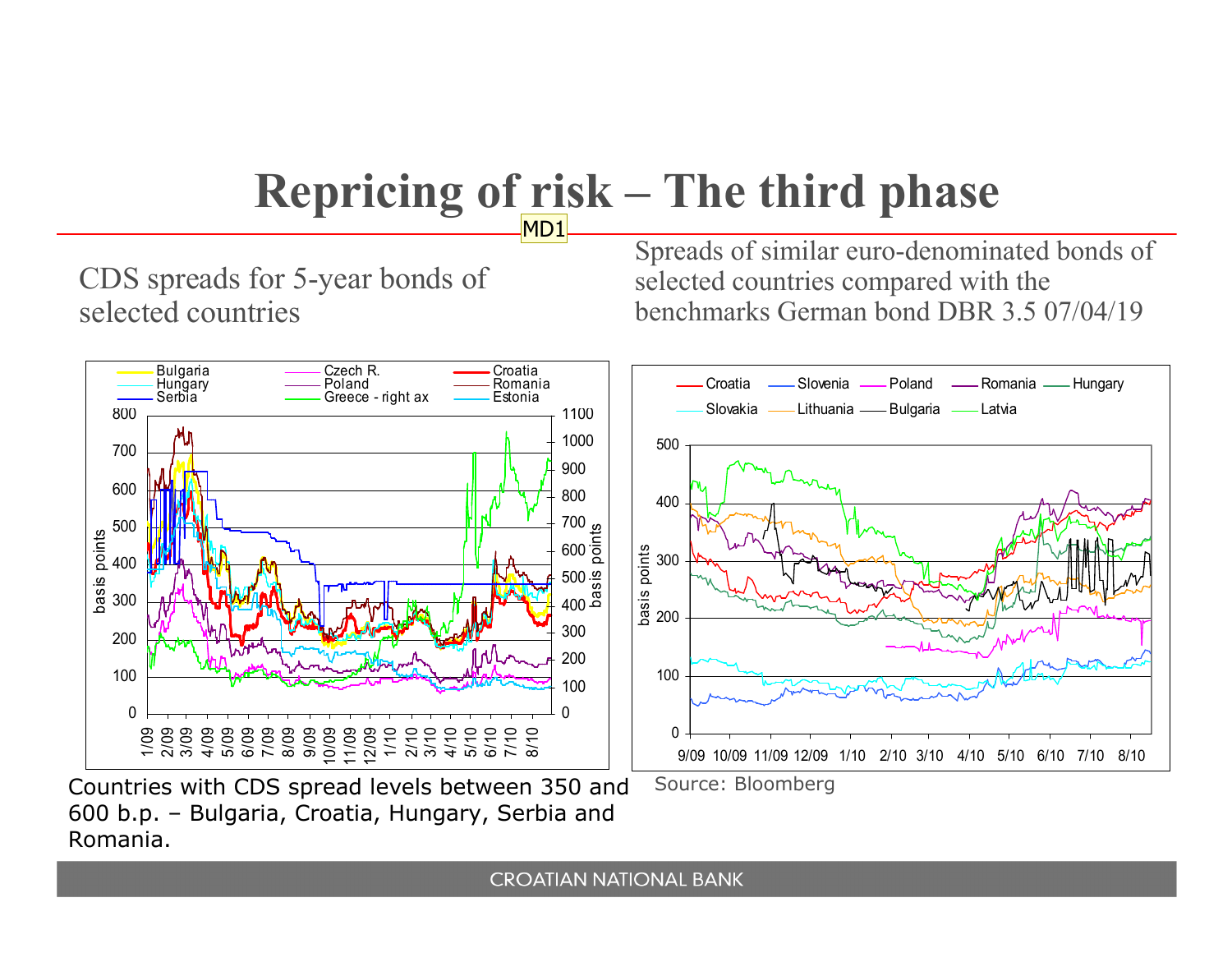#### **Slide 9**

**MD1** Mirna Dumičić, 8/30/2010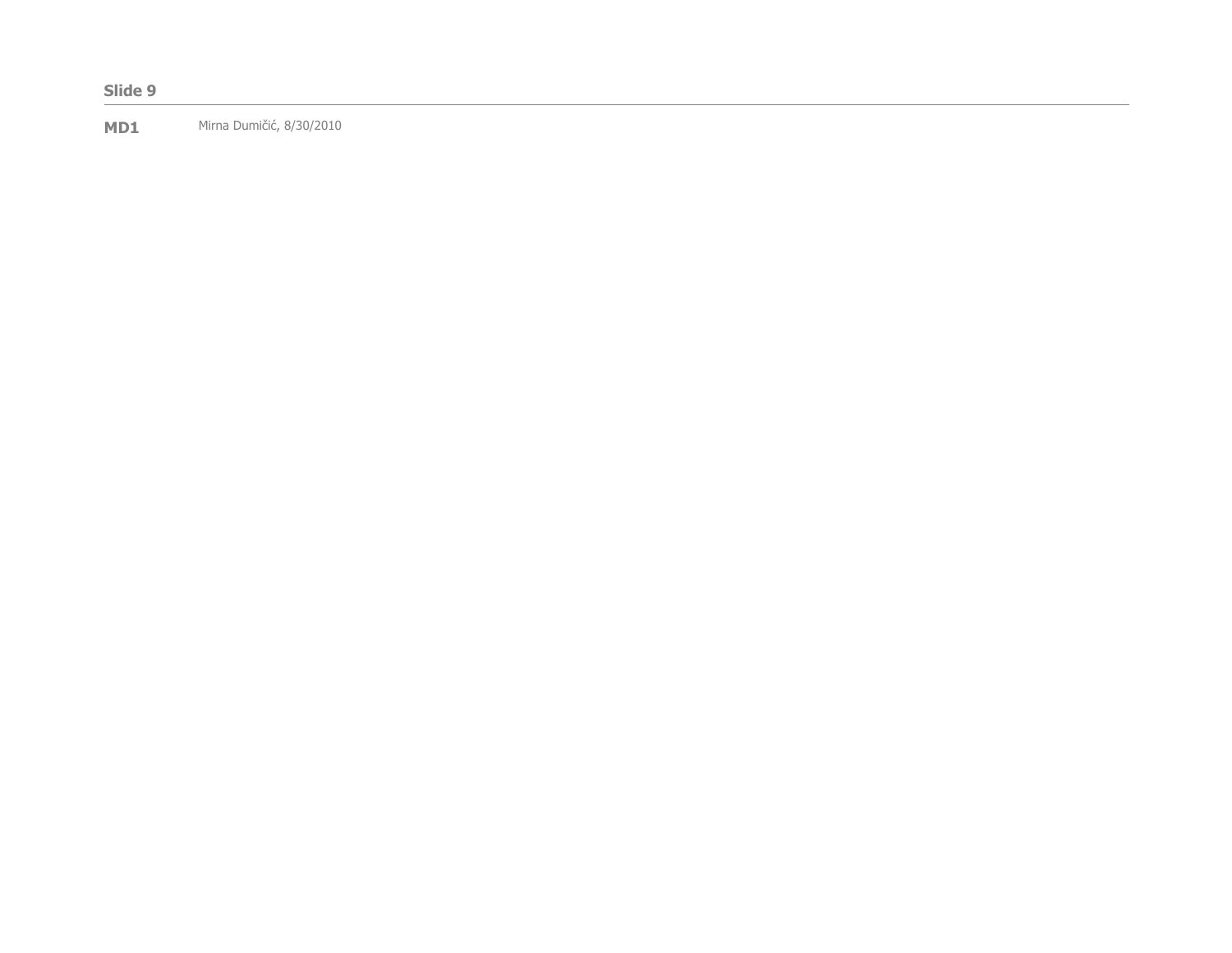# **Repricing of risk – The third phase**

 $\Box$ Cross-border banks active in the region have also been affected.

CDS spreads for 5-year bonds of selected banks



Source: Bloomberg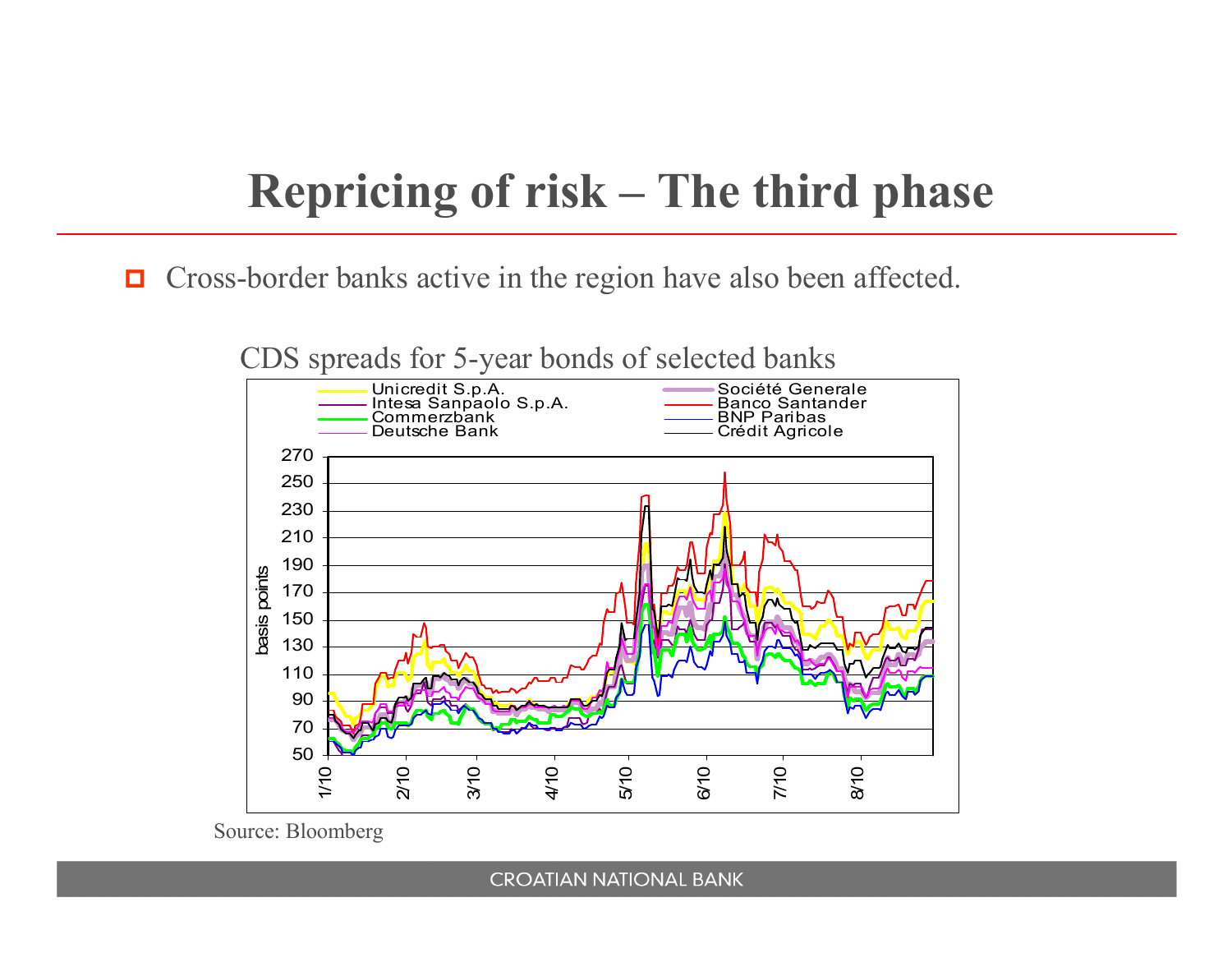# **Effects of the crisis on the credit risk in CEE/SEEcountries**

- $\Box$  Before the crisis, SEE and some CEE countries were in a vulnerable means approximation. macroeconomic position.
- $\Box$  Rapid credit expansion in the region had supported strong but unsustainable GDP growth
- Banks in the region were heavily dependent on foreign resources
- $\Box$  Some countries tried to slow down capital inflows and growth in loan-todeposit ratios by various regulatory restrictions (Particularly the Czech Republic, Croatia, Romania). They were only partially successful, as other forms of capital flows were not under central bank control.
- Except for the 4 of the best performers (Czech Republic, Slovakia, Slovenia, Poland), all other countries in the CEE/SEE region had entered the crisis with large current account imbalances.
- $\Box$  On the back of the output boom, deficits in some of them at the onset of the origin were also averaging (Hyperwy Creatio, Bernario). crisis were also excessive (Hungary, Croatia, Romania).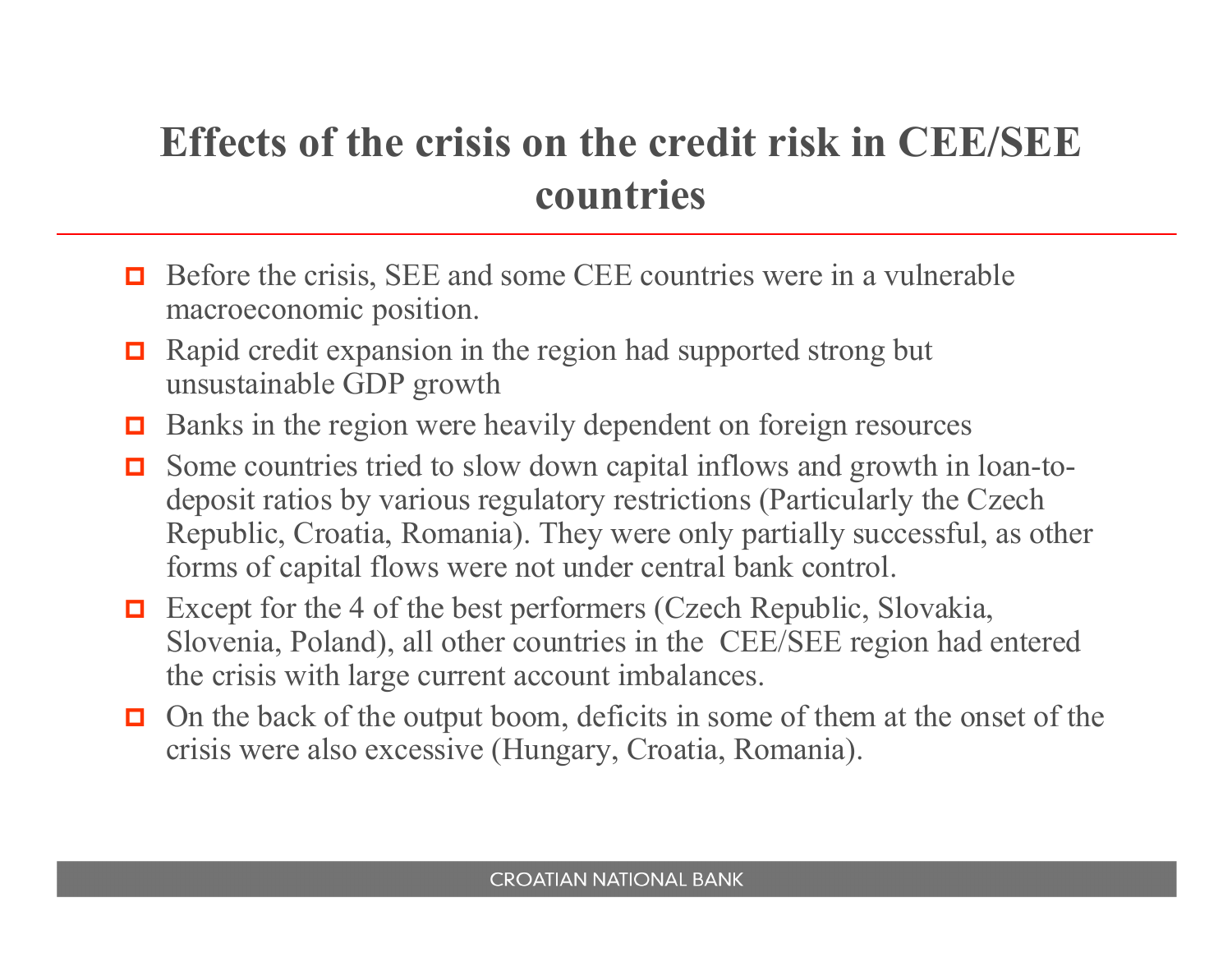## Economic and credit growth in selected CEE/SEE countries



Countries: Bulgaria, Czech R., Estonia, Croatia, Latvia, Lithuania, Hungary, Poland, Romania, Slovak R. and SloveniaSources: Eurostat; national central banks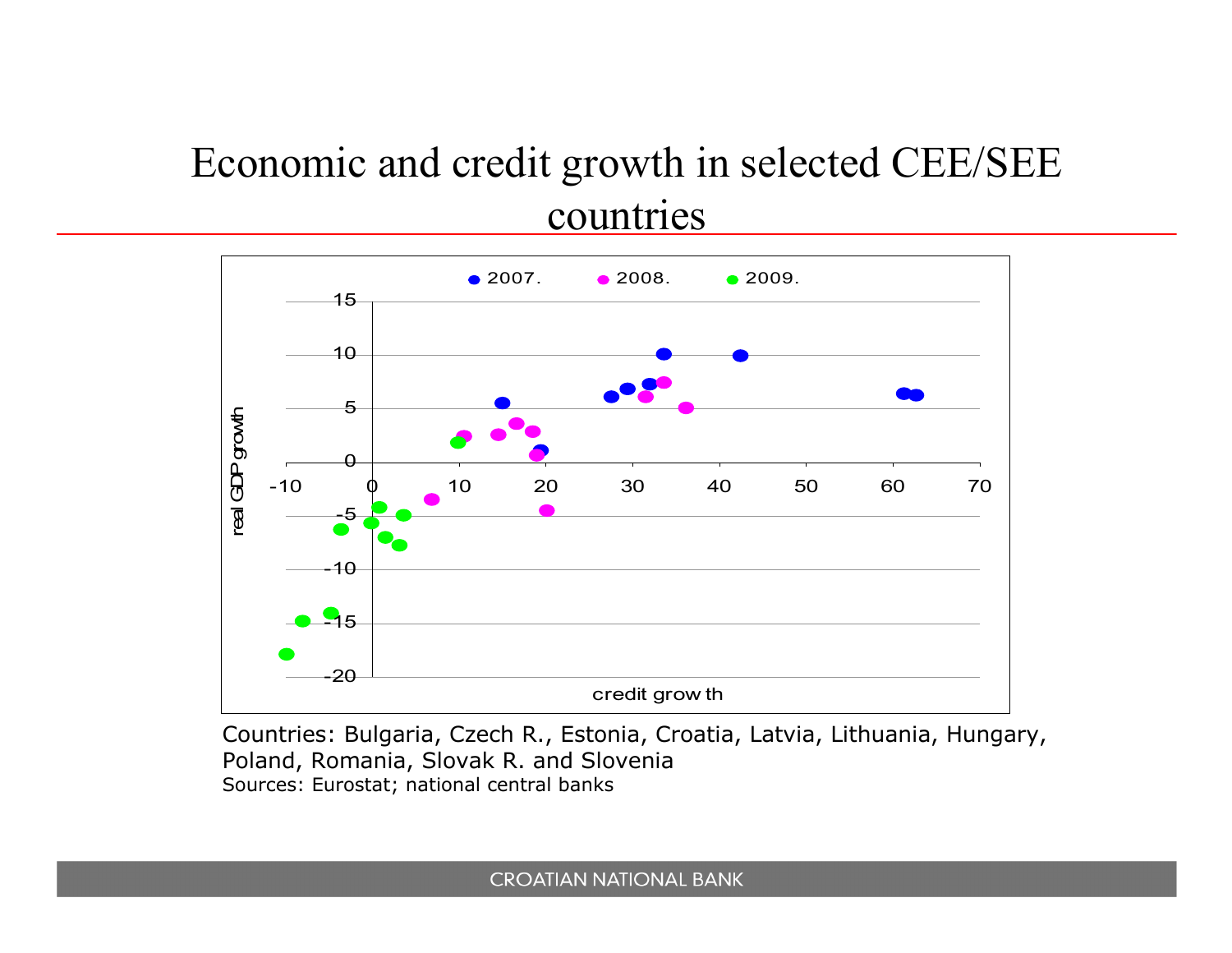# Loan-to-deposit ratio in selected countries and regulatory burden



Source: National central banks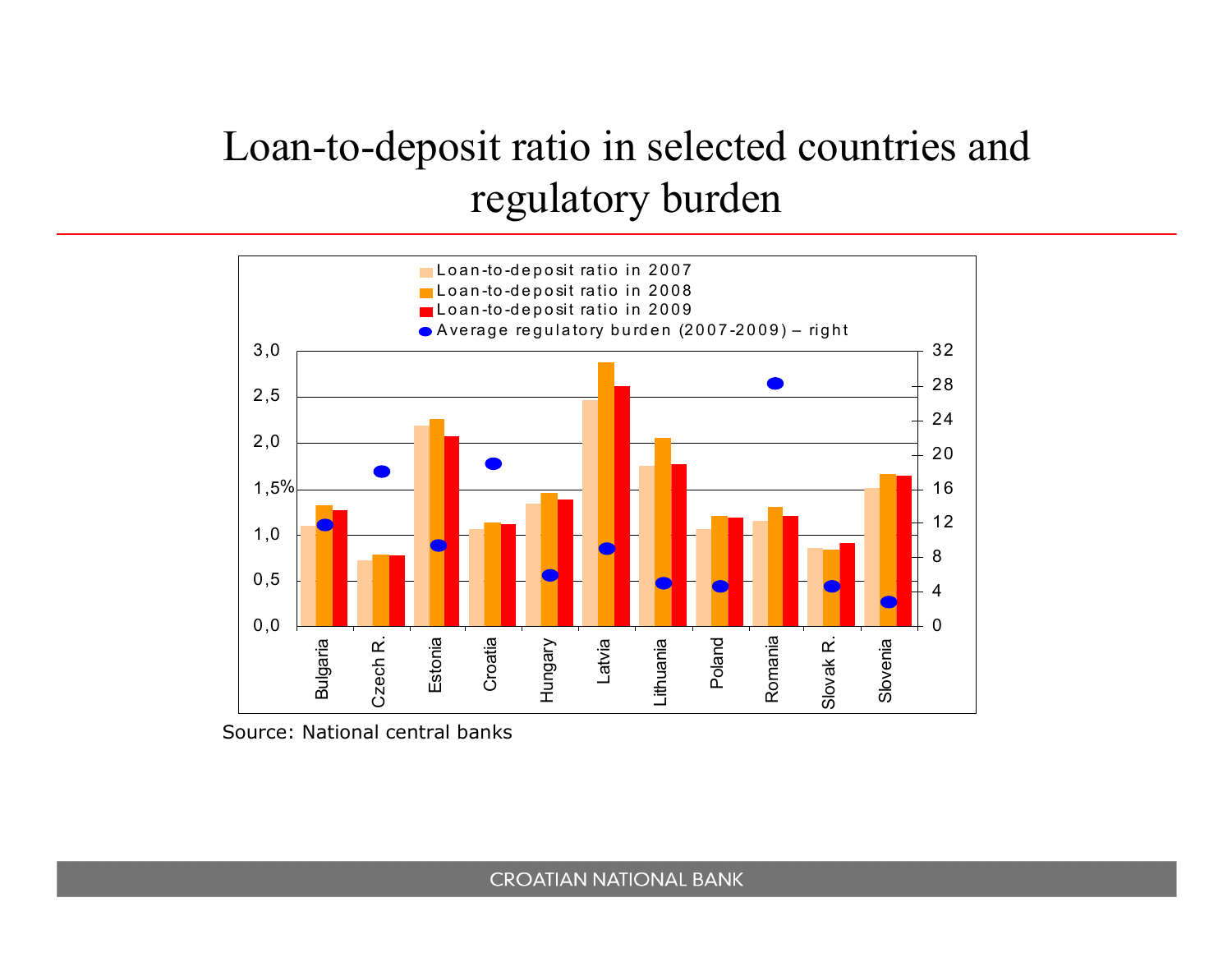# Macroeconomic factors are now strongly affecting the quality of credit

- $\Box$  Repricing of risk, part of which is permanent, has put pressure on the region to change the model of growth. As small open economies, they have to shift the structure of production toward tradable goods and services, and rely less on domestic demand fuelled by credit expansion.
- $\Box$  First the drop in output, now slow recovery, and prospects for permanent downward adjustment in potential growth, combined with the adjustment in relative prices, are now strongly affecting the quality of credit portfolios. The process of recognition has not yet come to the end.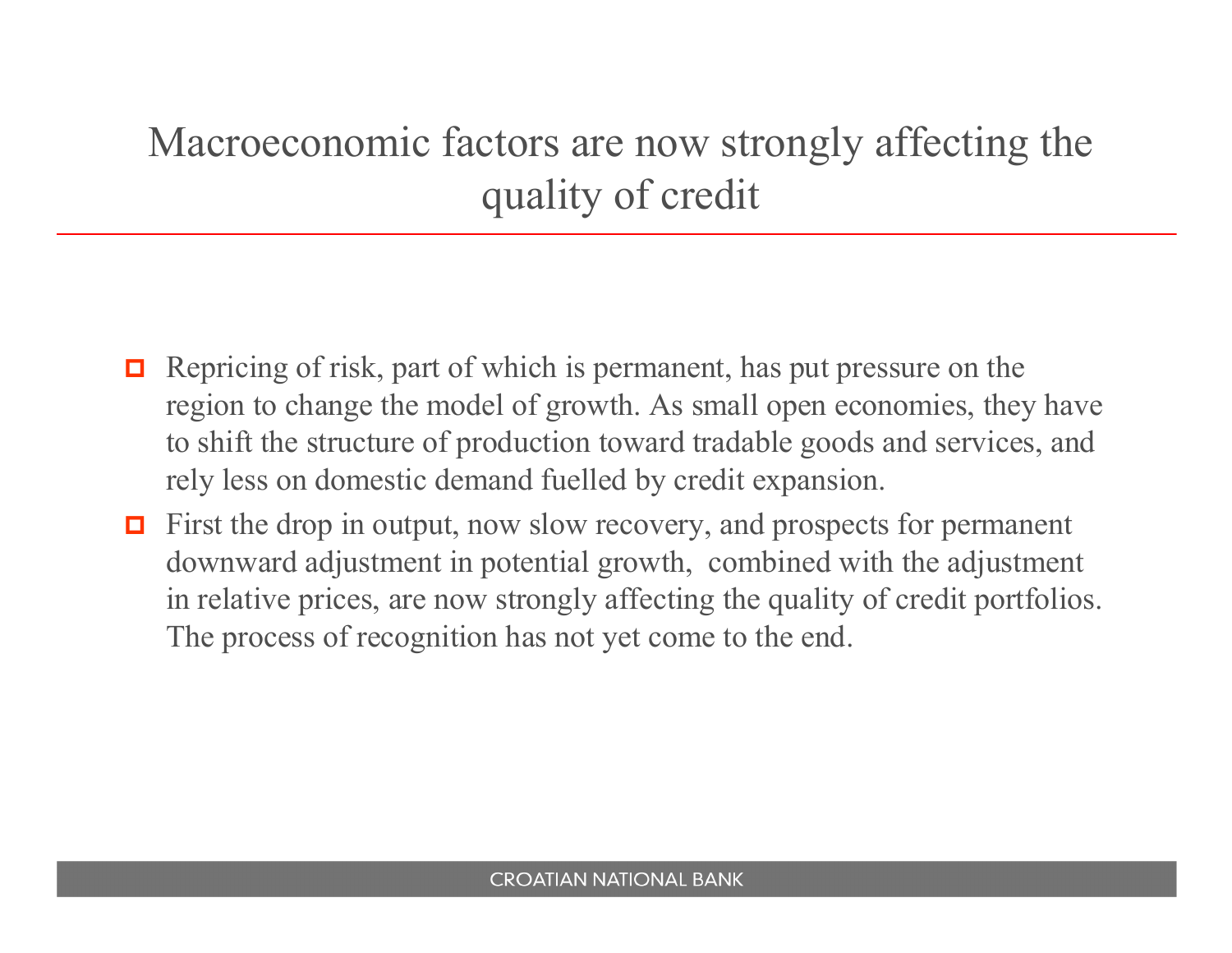## Non-performing loans ratio and coverage in selectedcountries



Sources: CNB and IMF (GFRS)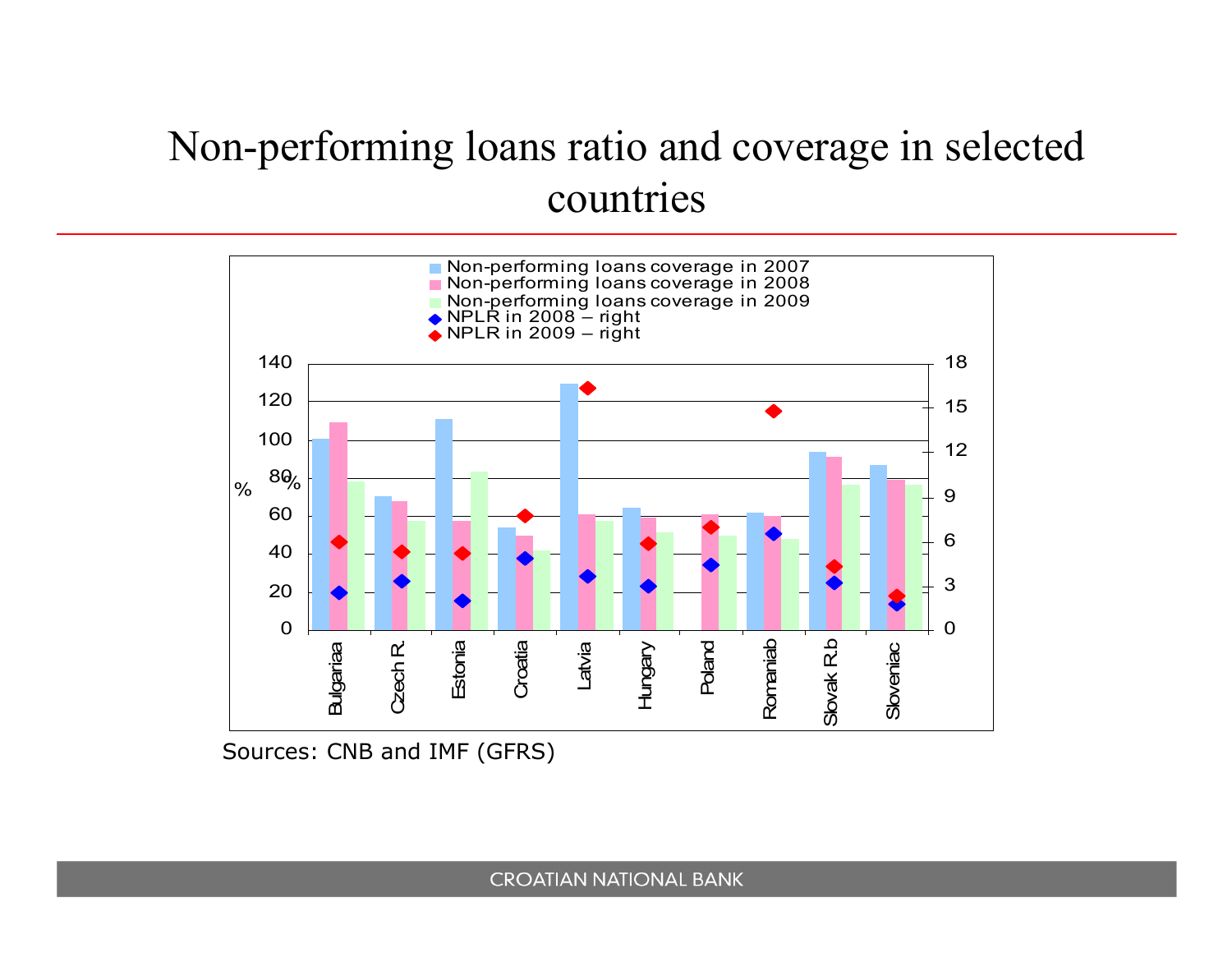# Economic growth and changes in bank profitability in selected countries



Note: All data refer to the end of 2009, with the exception of: a, b and c, which refer to September, October and November 2009 respectivelySources: Eurostat and national central banks.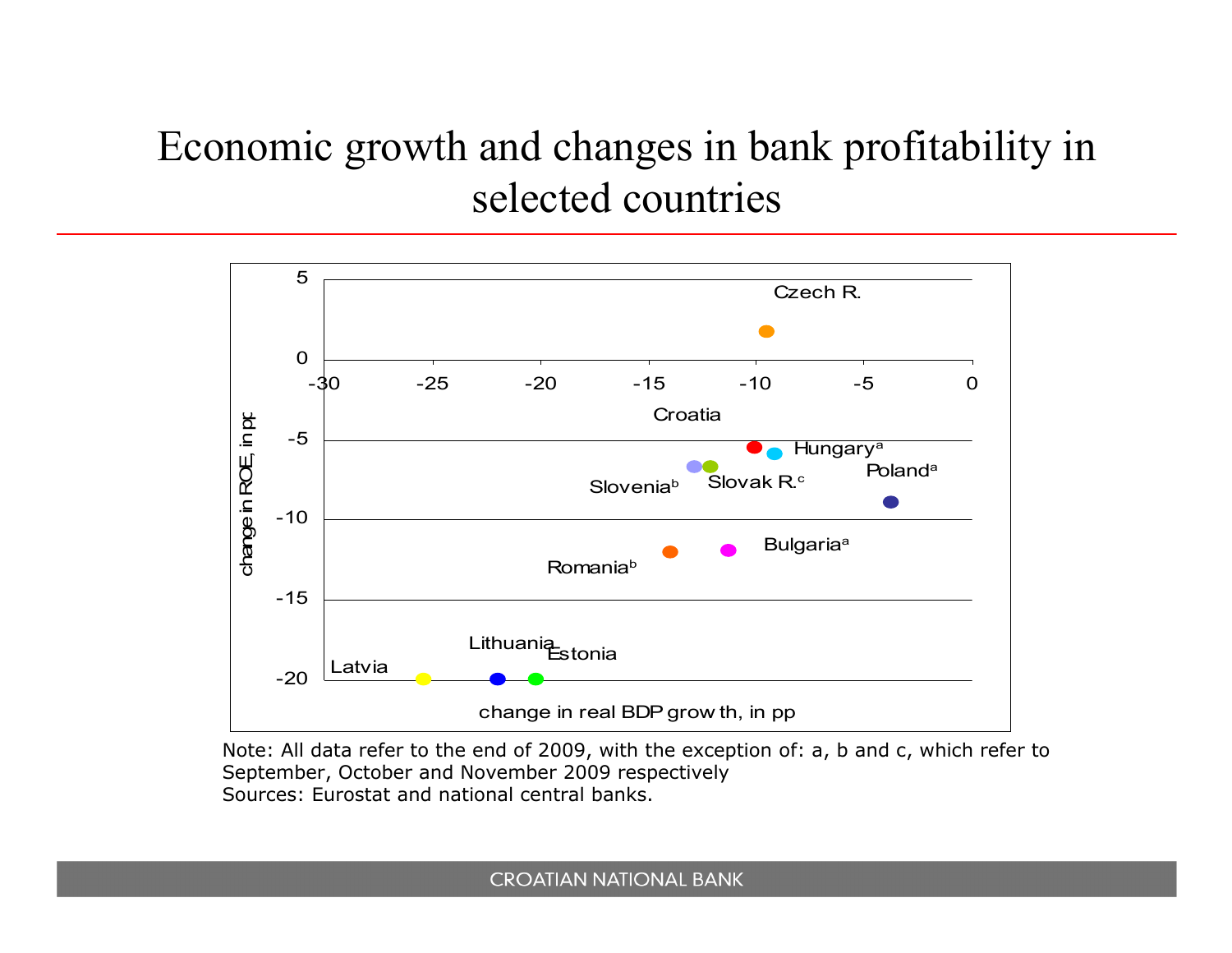# Relationship between changes in real estate prices and non-performing loans



Note: a March, b September and c December 2009

 Source: based on De Haas, Knobloch, In the wake of the crisis: dealing with distressed debt across the transition region, EBRD, Working paper, 112, January 2010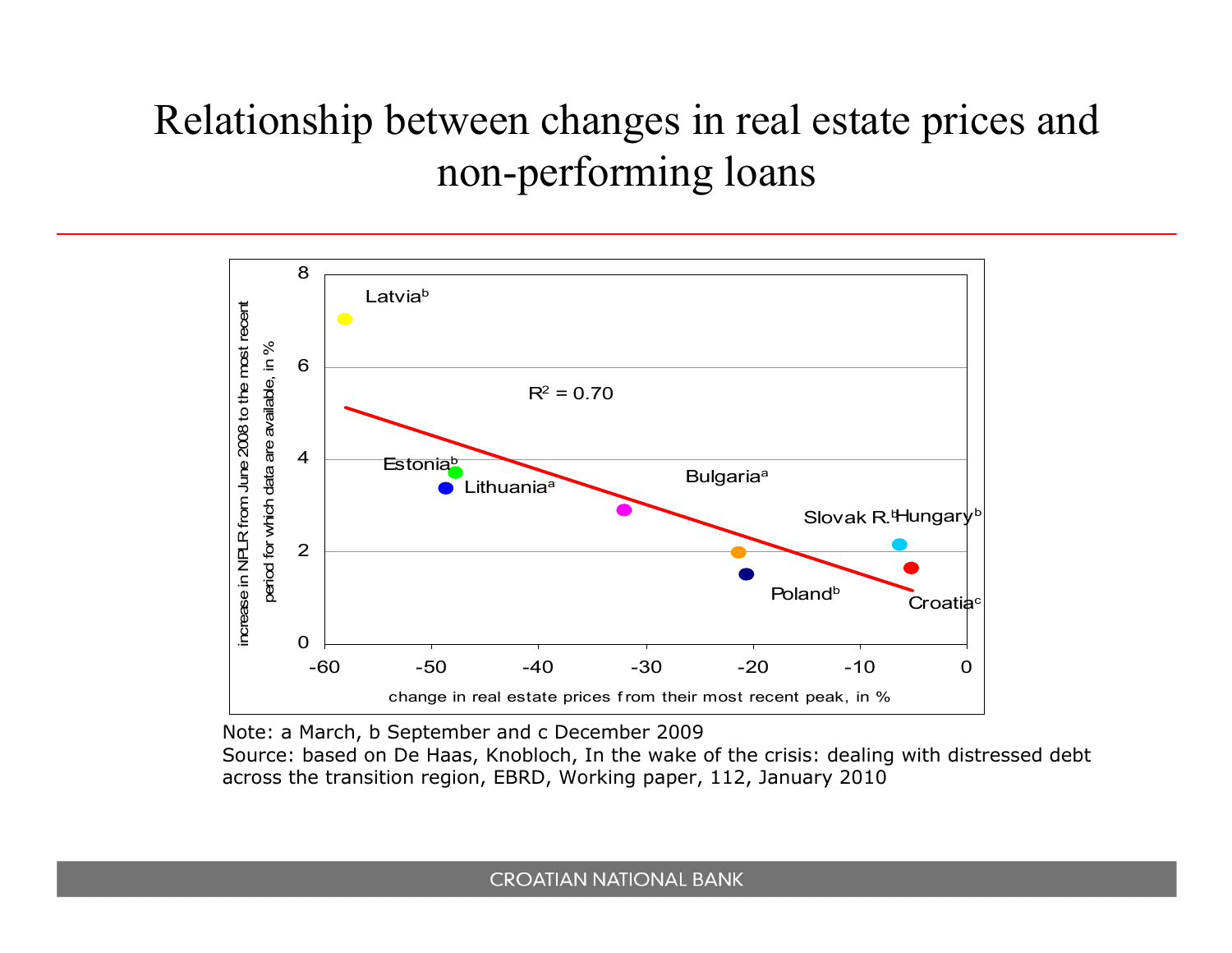# Financial stability in the SEE countries

 $\Box$  On the positive side, output recovery started, although the SEE region is somewhat lagging.

| $\mathbf{v}$<br>$510$ W at Tarce, annual, in percent |         |         |          |        |
|------------------------------------------------------|---------|---------|----------|--------|
|                                                      | 2009    | Q1/2010 | Q2/2010* | 2010** |
| <b>Czech Republic</b>                                | $-4, 1$ | 1,1     | 2,7      | 1,6    |
| <b>Slovakia</b>                                      | $-4,7$  | 4,8     | 4,6      | 2,7    |
| <b>Slovenia</b>                                      | $-7,8$  | $-1,2$  | 2,2      | 1,1    |
| <b>Poland</b>                                        | 1,7     | 2,9     | 4,0      | 2,7    |
| <b>Estonia</b>                                       | $-14,1$ | $-2,0$  | 3,5      | 0,9    |
| Latvia                                               | $-18,0$ | $-6,0$  | $-3,0$   | $-3,5$ |
| Lithuania                                            | $-14,8$ | $-2,8$  | 1,3      | $-0,6$ |
| <b>Hungary</b>                                       | $-6,3$  | 0,1     | 1,0      | 0,0    |
| <b>Bulgaria</b>                                      | $-5,0$  | $-3,6$  | $-1,5$   | 0,0    |
| <b>Croatia</b>                                       | $-5,8$  | $-2,5$  | $-2,5$   | $-0,5$ |
| Romania                                              | $-7,1$  | $-2,6$  | $-0,5$   | 0,8    |
| Serbia***                                            | $-2,9$  | 0,6     | 1,6      | 2,0    |

GDP growth rate, annual, in percent

•flash estimate; \*\* forecast; Sources: Eurostat, \*\*\*WEO database April 2010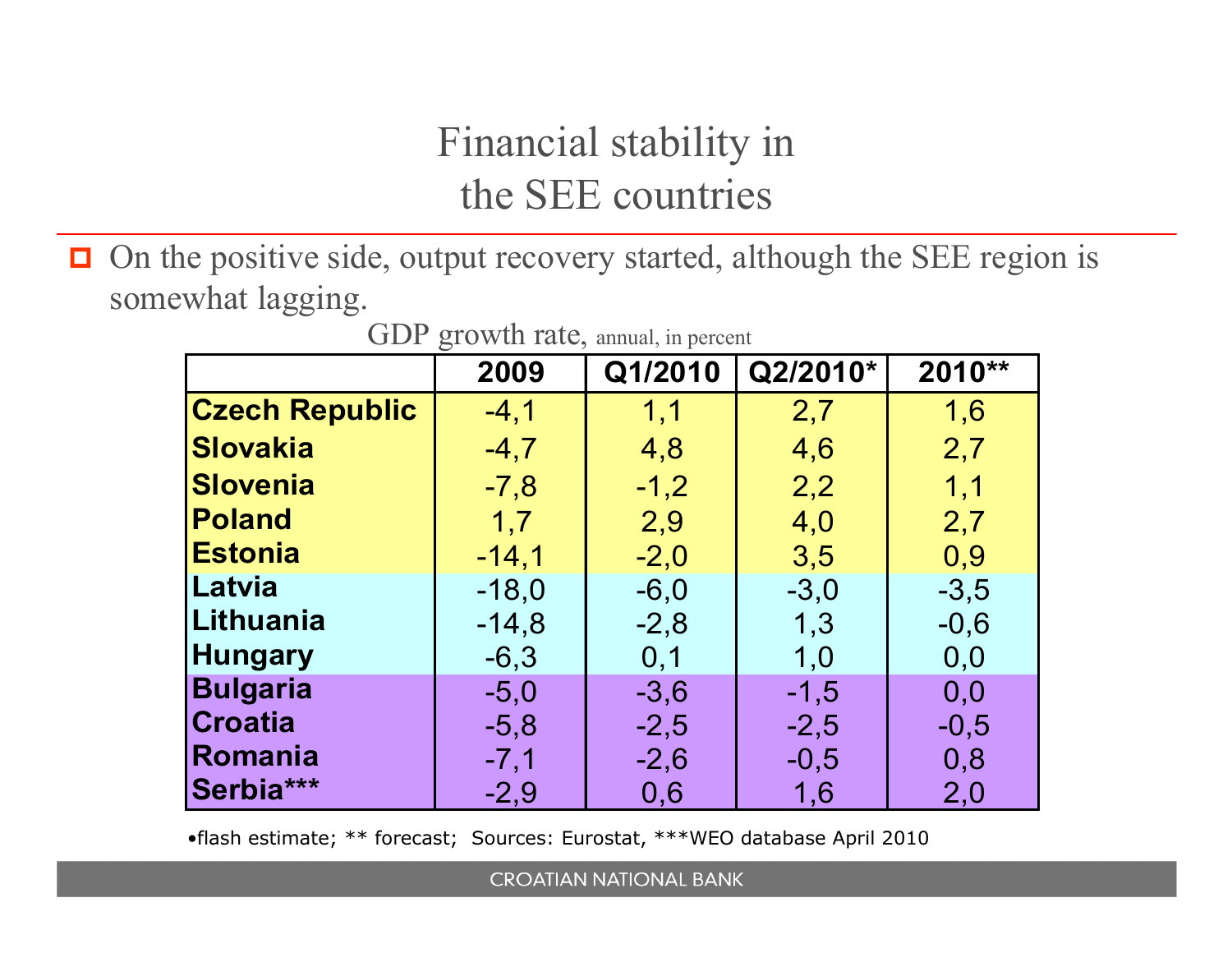### Current account balances in selected countries in percent of GDPThey still remain an issue in SEE

|                       | 2007    | 2008    | 2009    | 2010   |
|-----------------------|---------|---------|---------|--------|
| <b>Czech Republic</b> | $-3,1$  | $-3,1$  | $-1,0$  | $-1,7$ |
| <b>Slovakia</b>       | $-5,3$  | $-6,5$  | $-3,2$  | $-1,8$ |
| <b>Slovenia</b>       | $-4,8$  | $-6,2$  | $-0,3$  | $-1,5$ |
| <b>Poland</b>         | $-4,8$  | $-5,1$  | $-1,6$  | $-2,8$ |
| <b>Estonia</b>        | $-17,8$ | $-9,4$  | 4,6     | 4,7    |
| Latvia                | $-22,3$ | $-13,0$ | 9,4     | 7,0    |
| Lithuania             | $-14.6$ | $-11,9$ | 3,8     | 2,7    |
| <b>Hungary</b>        | $-6, 8$ | $-7,2$  | 0,4     | $-0,4$ |
| <b>Bulgaria</b>       | $-26,9$ | $-24,2$ | $-9,5$  | $-6,3$ |
| <b>Croatia</b>        | $-7,6$  | $-9,2$  | $-5,4$  | $-6,3$ |
| Romania               | $-13,4$ | $-12,2$ | $-4, 4$ | $-5,5$ |
| <b>Serbia</b>         | $-15,6$ | $-17,5$ | $-5,7$  | $-8,2$ |

Source: IFS, WEO Database, April 2010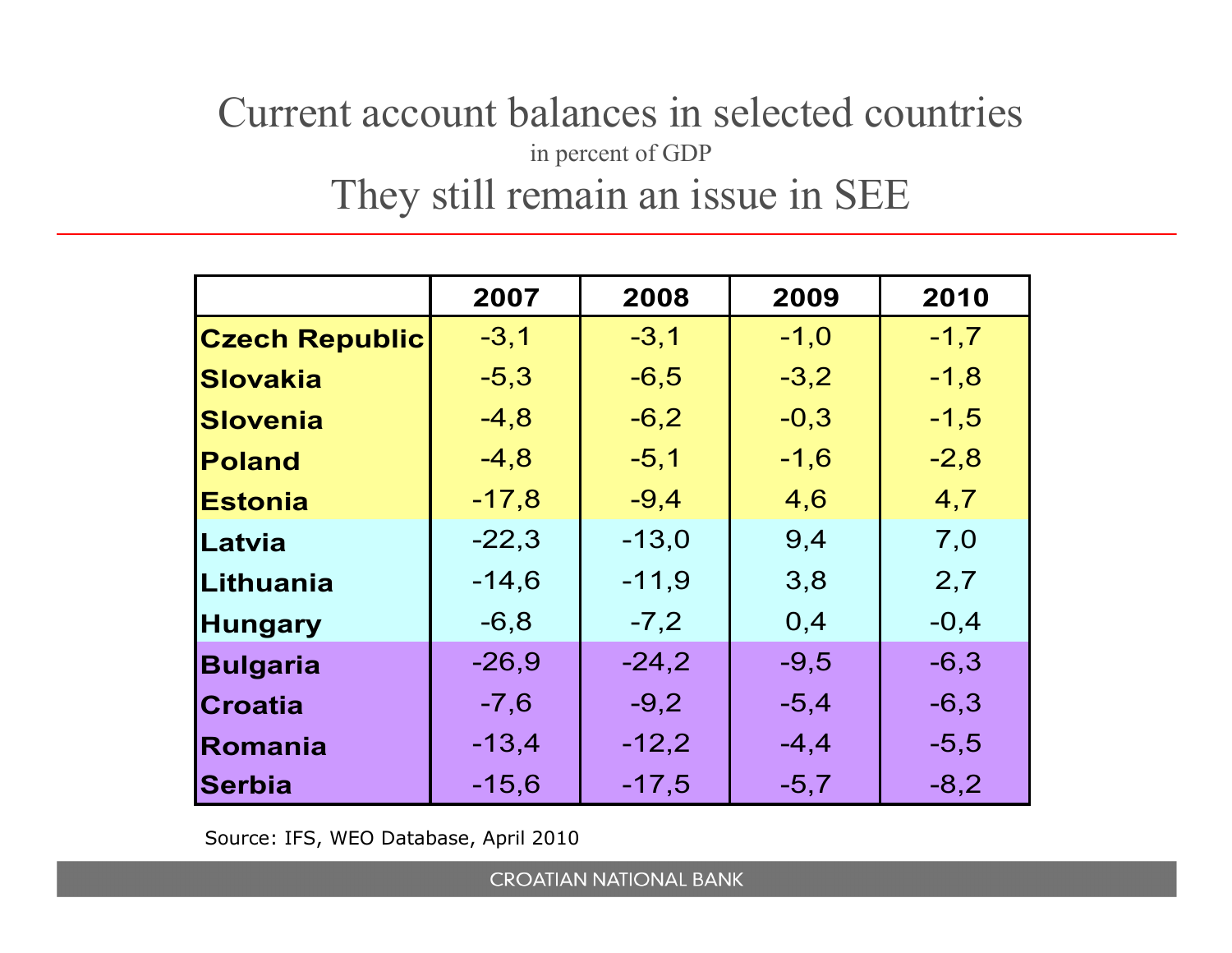# Financial stability in the SEE countries

| General government balance, in percent of GDP |  |  |
|-----------------------------------------------|--|--|
|-----------------------------------------------|--|--|

|                       | 2007   | 2008   | 2009   | 2010    |
|-----------------------|--------|--------|--------|---------|
| <b>Czech Republic</b> | $-0,7$ | $-2,0$ | $-6,0$ | $-5,1$  |
| <b>Slovakia</b>       | $-1,9$ | $-2,3$ | $-6,3$ | $-5,8$  |
| <b>Slovenia</b>       | 0,3    | $-0,3$ | $-6,1$ | $-6,1$  |
| <b>Poland</b>         | $-1,9$ | $-3,7$ | $-7,2$ | $-7,5$  |
| <b>Estonia</b>        | 2,9    | $-2,3$ | $-2,1$ | $-2,4$  |
| Latvia                | 0,6    | $-7,5$ | $-7,7$ | $-12,9$ |
| Lithuania             | $-1,0$ | $-3,3$ | $-8,9$ | $-8,6$  |
| <b>Hungary</b>        | $-4,9$ | $-3,7$ | $-3,9$ | $-3,8$  |
| <b>Bulgaria</b>       | 3,5    | 3,0    | $-0,8$ | $-1,8$  |
| Croatia*              | $-2,5$ | $-1,4$ | $-4,1$ |         |
| Romania               | $-3,1$ | $-4,8$ | $-7,4$ | $-6,5$  |
| Serbia                | $-1.9$ | $-2.6$ | $-4.1$ | $-4.8$  |

Sources: IFS, WEO Database, April 2010; CNB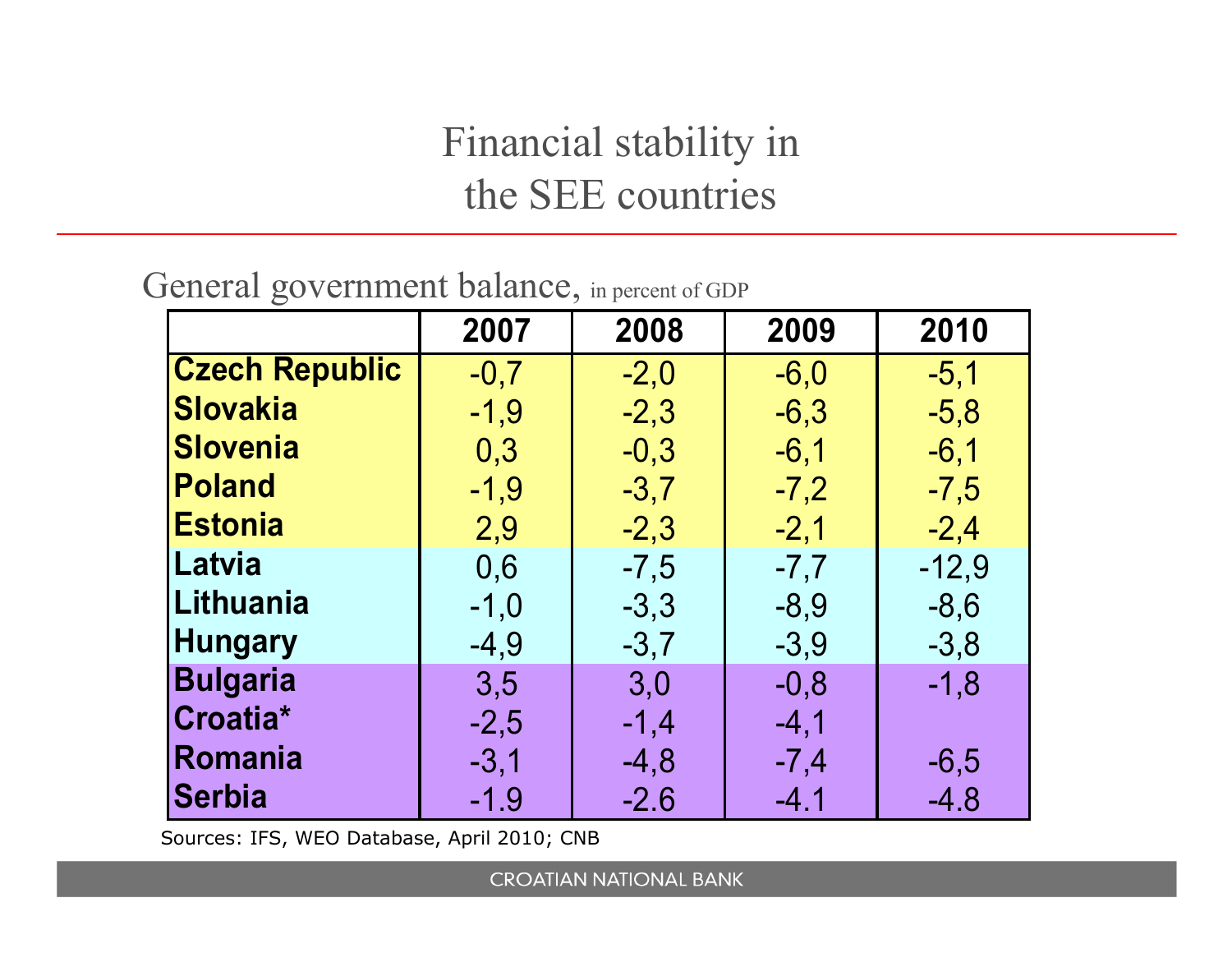Financial stability in the SEE countries - prospects

- $\Box$  Further developments in financial soundness' indicators in the movies will denote a complimation of external and democified region will depend on a combination of external and domestic factors.
- $\Box$  On the external front, crucial will be the perception of sovereign credit risk in the so-called European periphery. Further pressures might have negative consequences for the CEE/SEE region.
- $\Box$  The output dynamics in the EU will also matter, given the strong trade links.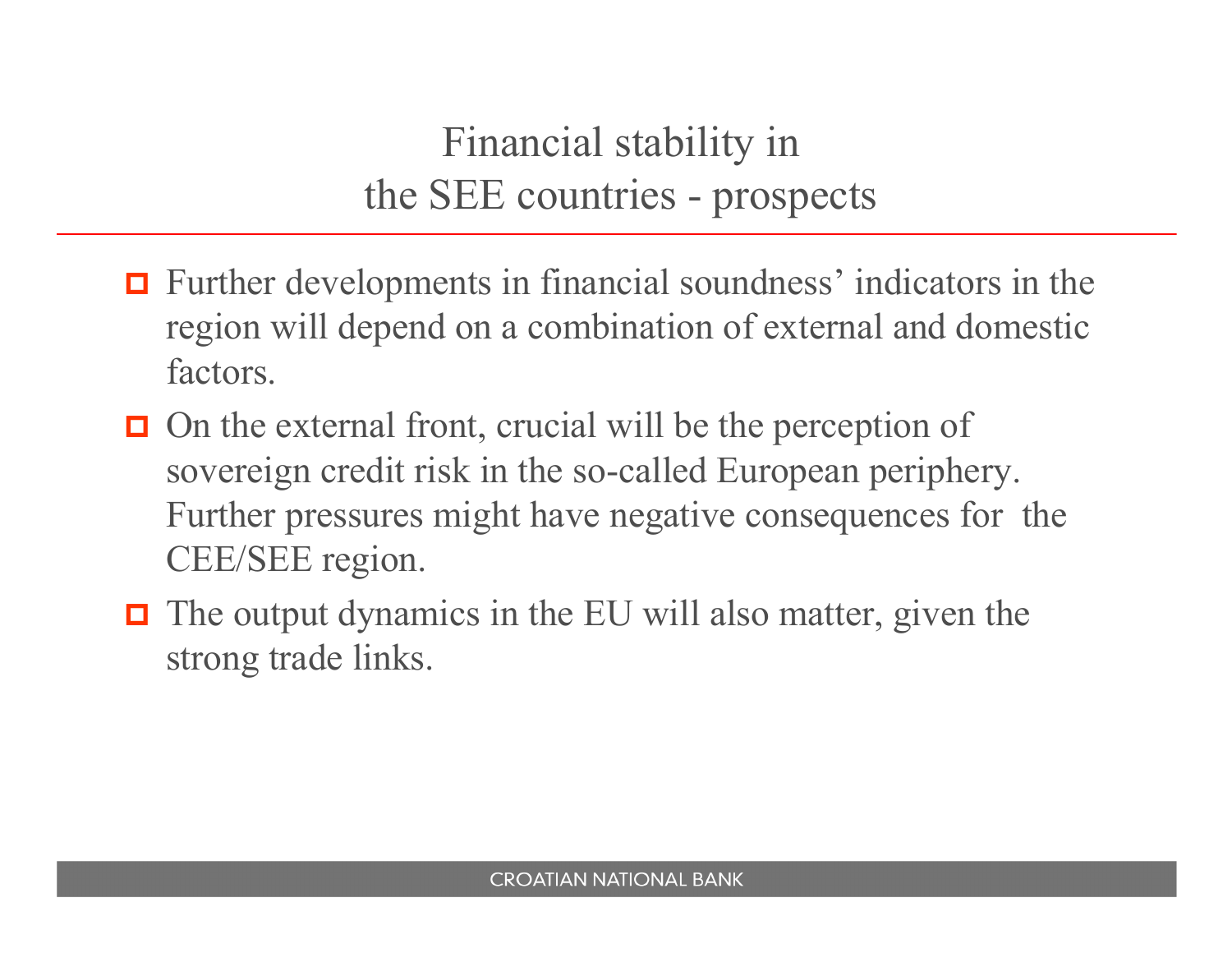# Financial stability in the SEE countries - prospects

- $\Box$  On the domestic front, crucial will be fiscal soundness and achieving a more balanced growth model.
- $\Box$  Further adjustment in the external current account remains an issue in the SEE countries.
- О. There is here a difference with Baltic countries, where the budget balances remain an issue, but the current account has sharply turned to positive numbers.
- О. Fiscal developments will heavily depend on the interaction of output performance and reform efforts.
- о The main risk is a self-reinforcing circle of higher financing costs, lower growth, and fiscal sustainability concerns.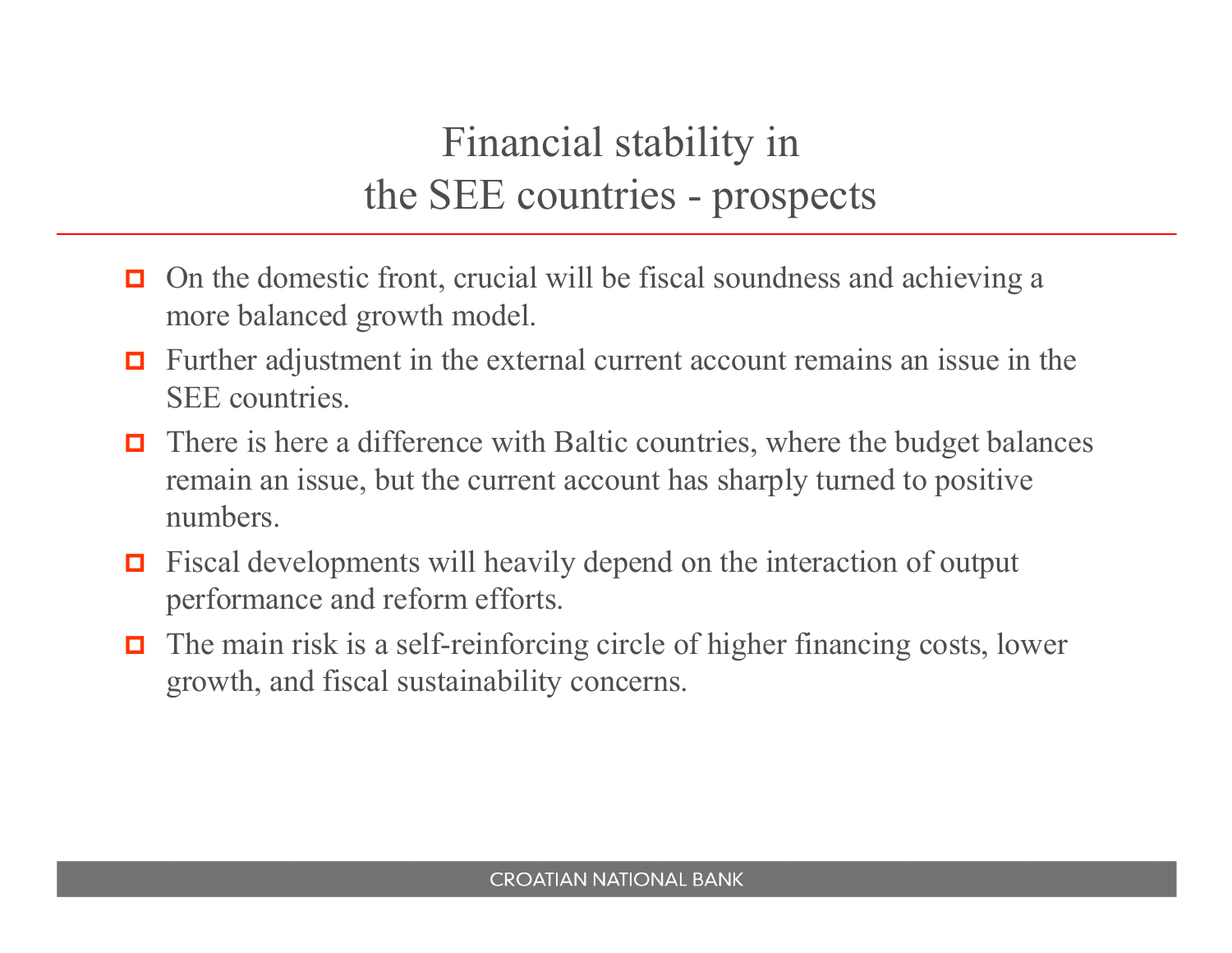# Financial stability in the SEE countries – Regulatory issues

- $\Box$  Financial stability in SEE and some CEE countries has been affected by large capital inflows that led to strong but unsustainable GDP growth and large current account imbalances, while hiding the underlying weak fiscal position.
- $\Box$  In some countries, national central banks tried to slow down bank credit growth, but the effectiveness of their measures was undermined by inflows via other channels.
- $\Box$  Their efforts were also undermined by the pressure to eliminate all forms of capital controls in the process EU accession.
- $\Box$  Strangely enough, Basel II has also eliminated the higher capital adequacy weights for foreign currency loans.
- О. Home country regulators did not seem to be paying sufficient attention to bank exposure toward countries with unsustainable current account positions, even if in monetary union. This issue still remains to be addressed in the current reform of the regulatory system.